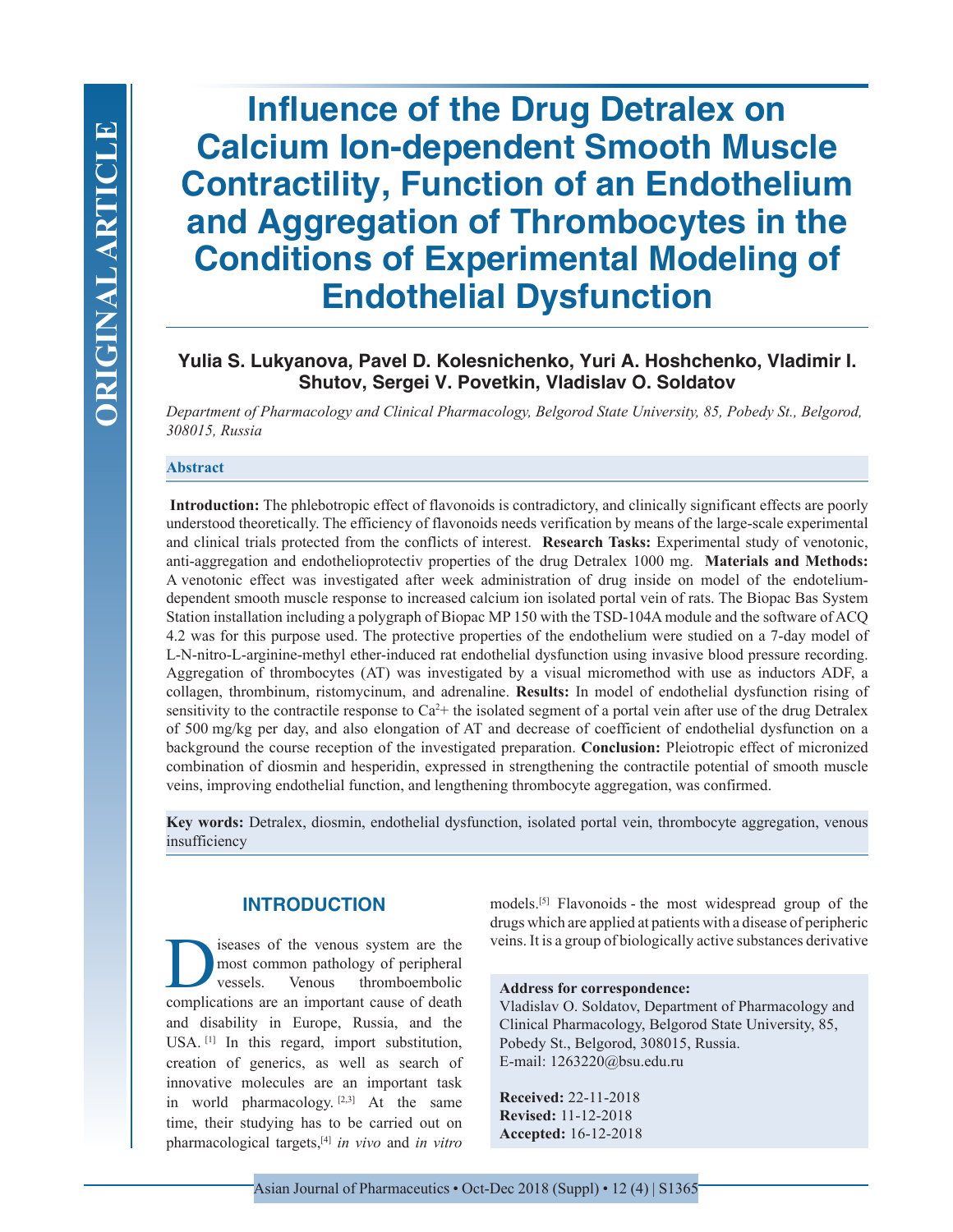benzo-g-pirona, the citrus having a natural parentage and contained mainly in a peel.<sup>[6]</sup> In practical medicine, in particular, angiology gained the greatest distribution diosmin, a hesperidin, rutinum, quercetinum, and their combinations.

Diosmin has the wide range of biological effects which are confirmed with numerous researches including renders antioxidatic, anti-inflammatory, antimutagen, and antiulcerous action.[7] At the same time in a question of effective use of drugs of a diosmin, the bioavailability comes to the forefront. A number of studies have shown that micronized diosmin is superior to the rate of absorption and excretion of nonmicronized analog, which led to improved clinical effect.[8]

There are data, confirmed on the basis of experiments on isolated vein segments, on the enhancement of calcium ion pressor effects by diosmin.[9] At the same time, the hesperidin and its analogs showed vasodilating effect at rats with established hypertension. A similar effect was found in flavonoid eriodictyol.<sup>[10]</sup> Follow conclusion about expediency of additional researches of flebotonic effect of flavonoids. Change of vasoconstrictor activity of the site of a portal vein of rats with the switched-off endothelial component at introduction of a diosmin in the micronized fraction, mediated calcium ion dependent the smooth muscle answer and also changes of aggregation properties of thrombocytes against the background of N-nitro-L-arginine-methyl ether (L-NAME)-model of endothelial dysfunction became a subject of our research. The selection of the venous area was based on the data on the pacemaker activity of portal vein Cajal cells, which allows to track the dynamics of the contractile response.[10]

## **MATERIALS AND METHODS**

Experiments are drawn on rat males the Wistar lines. For the assessment of calcium ion dependent, the smooth muscle answer animals were divided into three groups, on 10 in everyone. Group 1 - control (intact rats receiving saline in equiobem doses),  $2<sup>nd</sup>$  group - rats that received the drug Detralex 1000 mg in dose of 250 mg/kg, Group 3 - rats receiving the drug Detralex in dose of 500 mg/kg. The drug was administered 1 time a day for 7 days. For the assessment of calcium ion dependent, smooth muscle answer was carried out to samples with solutions calcium ion in concentration of  $0.08-1.75$  mmol.<sup>[9]</sup>

A modified Krebs-Henseleit solution was used as the base solution, in which the calcium concentration was changed, isoosmolarity was achieved by changing the sodium chloride content. Oxygenation of solutions was carried out by a mixture of gases from 95%  $O_2$  and 5%  $CO_2$ . The drug was placed vertically in the tank of the station for testing tissues Biopac System Station (initial tension of 0.5 g). The lumen of the isolated vein was bandaged up that excluded contact of solutions to an endothelium. Registration of contractility of a

vein was made by means of a polygraph of Biopac MP 150 with the TSD-104A module and the software of ACQ 4.2.

Endothelial dysfunction was modeled by means of the ADMA-similar agent - not selective blocker NO - synthase of L-NAME which was entered intraperitoneally in a dose of 25 mg/kg/days within 7 days. Hemodynamics indicators: Systolic (SBP) arterial blood pressure (ABP), diastolic arterial blood pressure (DBP), and heart rate measured continuously by means of the sensor and an apparatus complex for invasive measurement of indicators of hemodynamics of Biopac (USA) and the computer AcqKnowledge 4.2 program. Functional tests: Intravenous administration of acetylcholine (40 mg/kg) and sodium nitroprusside (30 mg/kg). Development of endothelial dysfunction in experimental animals and also extent of its correction by the studied drug estimated on the settlement coefficient of endothelial dysfunction (CED).[7]

The aggregation of thrombocytes (AT) was investigated by a visual micromethod with use as inductors ADF, a collagen, thrombinum, ristomycinum, and an adrenaline.

## **RESULTS AND DISCUSSION**

It is established that addition of calcium ion in solution in control group led to vein tonus augmentation since concentration of 0.76 mmol/l, whereas 7-day use of Detralex increased sensitivity of a vein to calcium ion with a reliable difference from concentration of 0.25 mmol/l. Course introduction of Detralex led to reliable augmentation of sensitivity to calcium ion concentration of 0.76 mmol/l. The effect of drug has dose-dependent character that is shown in achievement of the maximum force of reduction at a larger dosage of drug in the presence of smaller concentration of calcium ion. It is most visually shown in Figure 1.

At introduction of the ADMA-similar agent - L-NAME to males within 7 days on the  $8<sup>th</sup>$  day occurs statistically significant rising of SBP and DBP ABP with  $135.7 \pm 4.1$ and 99.9  $\pm$  3.3 up to 188.3  $\pm$  6.1 and 143.0  $\pm$  2.9 mmHg, respectively [Table 1], CED augmentation with  $1.2 \pm 0.1 - 5.0$  $\pm$  0.6 ( $P$  < 0.05), and depression of final metabolites of NO with  $45.19 \pm 2.89 - 22.69 \pm 1.50$ .

Administering of the studied drug in the studied dose did not lead to statistically significant lowering of arterial pressure. At the same time, there was dose dependent statistically significant reduction of CED.

Introduction non-selective blockers NO synthase causes of disturbance of AT that is expressed in its acceleration [Table 2]. Administration of the drug Detralex brings in the expressed dose-dependent correction of disturbances that are shown in elongation of AT. It is established that in the maximum therapeutic dose, the greatest the efficiency of the drug Detralex is observed when using as the adrenaline inductor from  $79.4 \pm 2.7$  to  $96.9 \pm 3.9$  s.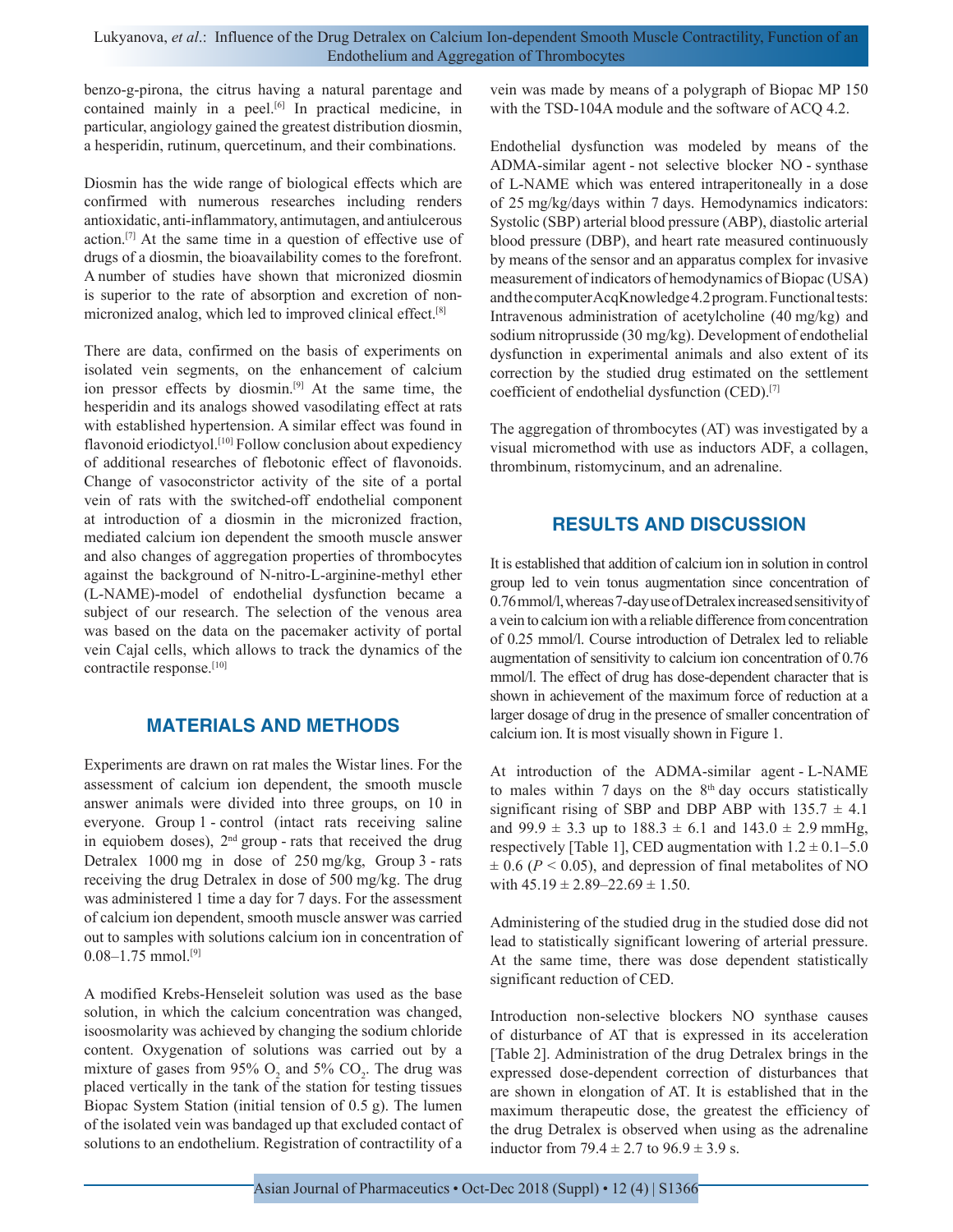| Table 1: Influence of the drug Detralex on ABP and CED at correction of experimental dysfunction of an<br>endothelium (M $\pm$ m; n=10) |                  |                              |                              |                                |  |  |
|-----------------------------------------------------------------------------------------------------------------------------------------|------------------|------------------------------|------------------------------|--------------------------------|--|--|
| Group                                                                                                                                   | <b>Indicator</b> |                              |                              |                                |  |  |
|                                                                                                                                         | <b>SBP</b> mmHq  | DBP mmHq                     | <b>CED conventional unit</b> | No umol/ml                     |  |  |
| Intact                                                                                                                                  | $135.7 + 4.1$    | $99.9 + 3.3$                 | $1.2 + 0.1$ <sup>y</sup>     | 45.19 $\pm$ 2.89 $y$           |  |  |
| L-NAME                                                                                                                                  | $188.3 \pm 6.1*$ | $143.0+2.9*$                 | $5.0+0.6$                    | $22.69 \pm 1.50^{*y}$          |  |  |
| L-NAME+Detralex (250 mg/ $kg$ )                                                                                                         | $185.3 + 4.6*$   | $134.1 \pm 3.4$ <sup>*</sup> | $2.4 \pm 0.4$ <sup>*y</sup>  | $31.34 \pm 1.64$ <sup>*y</sup> |  |  |
| L-NAME+Detralex (500 mg/ $kq$ )                                                                                                         | 174.0±4.0*       | $135.3 \pm 3.2^*$            | $2.0 \pm 0.1$ <sup>*y</sup>  | $34.42 \pm 2.20^{*y}$          |  |  |

\**P*<0.05 in comparison with intact; y,\**P*<0.05 - in comparison with L-NAME. L-NAME: N-nitro-L-arginine-methyl ether, SBP: Systolic blood pressure, DBP: Diastolic blood pressure, CED: Coefficient of endothelial dysfunction, ABP: Arterial blood pressure

| Table 2: Influence of the drug Detralex on AT at correction of experimental dysfunction of an<br>endothelium (M $\pm$ m; n=10) |                             |                             |                              |                              |  |  |
|--------------------------------------------------------------------------------------------------------------------------------|-----------------------------|-----------------------------|------------------------------|------------------------------|--|--|
| Group                                                                                                                          |                             | <b>Inductor</b>             |                              |                              |  |  |
|                                                                                                                                | ADF sec.                    | Collagen sec.               | Ristomycinum sec.            | Adrenaline sec.              |  |  |
| Intact                                                                                                                         | $43.6 \pm 1.5$ <sup>y</sup> | $33.0 + 0.6$                | $41.5 \pm 1.9$ <sup>y</sup>  | $102.4 \pm 3.8$ <sup>y</sup> |  |  |
| L-NAME                                                                                                                         | $30.2 \pm 1.3$ *            | $27.1 \pm 1.1$ <sup>*</sup> | $31.6 \pm 1.2^*$             | $79.4 \pm 2.7$ *             |  |  |
| L-NAME+Detralex <sup>®</sup> 250 mg/kg                                                                                         | $34.6 \pm 1.5^*$            | $31.5 \pm 1.0$              | $36.2 \pm 1.5$               | $92.3 \pm 3.9$ <sup>y</sup>  |  |  |
| L-NAME+Detralex <sup>®</sup> 500 mg/kg                                                                                         | $35.2 \pm 1.4$ <sup>y</sup> | $32.1 \pm 1.0^y$            | $37.2 \pm 1.36$ <sup>y</sup> | $96.9 + 3.9$                 |  |  |

\**P*<0.05 ‑ in comparison with intact; y ‑ *P<*0.05 ‑ in comparison with L‑NAME



**Figure 1:** Influence of the drug Detralex on contractility ability of the isolated vein segment

Results of the made experiment demonstrate dose-dependent rising of sensitivity and the contractile response to calcium ion the isolated segment of a portal vein at the use of the drug Detralex of 1000 mg. It demonstrates efficiency of drug even at full dysfunction of an endothelium due to influence on calcium ion channels of smooth myocytes of a vascular wall, as causes its venotonic action. [9] Similar increase of calcium ion sensitivity of smooth myocytes is defined also under the influence of inhibitors of phosphatase<sup>[8]</sup> or agonists of alpha- adrenoreceptors receptors.[3] In a case with alphaadrenoreceptors intensifying of sensitivity most likely is bound to G-proteins that mean the accelerated phosphorylation of a myosin component of chains.[10] Maintenance of a tonus of vessels happens as by means of phosphotazy and kinases; therefore, researches of a molecular target of a diosmin from the biochemical point of view are expedient.

The obtained data confirm efficiency of the drug Detralex of 1000 mg for correction of function of an endothelium and restoration of the NO synthesizing function at experimental endothelial dysfunction that most likely it is bound to augmentation of the activity of antioxidatic enzymes, depression of influence of endothelin-1, and a factor of a necrosis of a tumor alpha.[5] Elongation of the rate of AT in an experiment at group of the animals receiving Detralex is caused by decrease of the phenomenon of a stasis, restoration of a linear blood flow,[6] and also immediate endotelioprotectiv action.

The received results allow to recommend the drug Detralex not only as venotonic drug but also as an endotelioprotector with antiaggregant properties that are especially important at patients with comorbid pathology.

#### **CONCLUSION**

Using isolated portal vein of rats model, pleiotropic effect of micronized combination of diosmin and hesperidin, expressed in strengthening the contractile potential of smooth muscle veins, improving endothelial function, and lengthening thrombocyte aggregation, was сonfirmed.

#### **REFERENCES**

- 1. Spencer FA, Gore JM, Reed G, Lessard D, Pacifico L, Emery C, *et al*. Venous thromboembolism and bleeding in a community setting. The worcester venous thromboembolism study. Thromb Haemost 2009;101:878-85.
- 2. Kravchenko DV, Beskhmelnitsyna EA, Korokin MV,